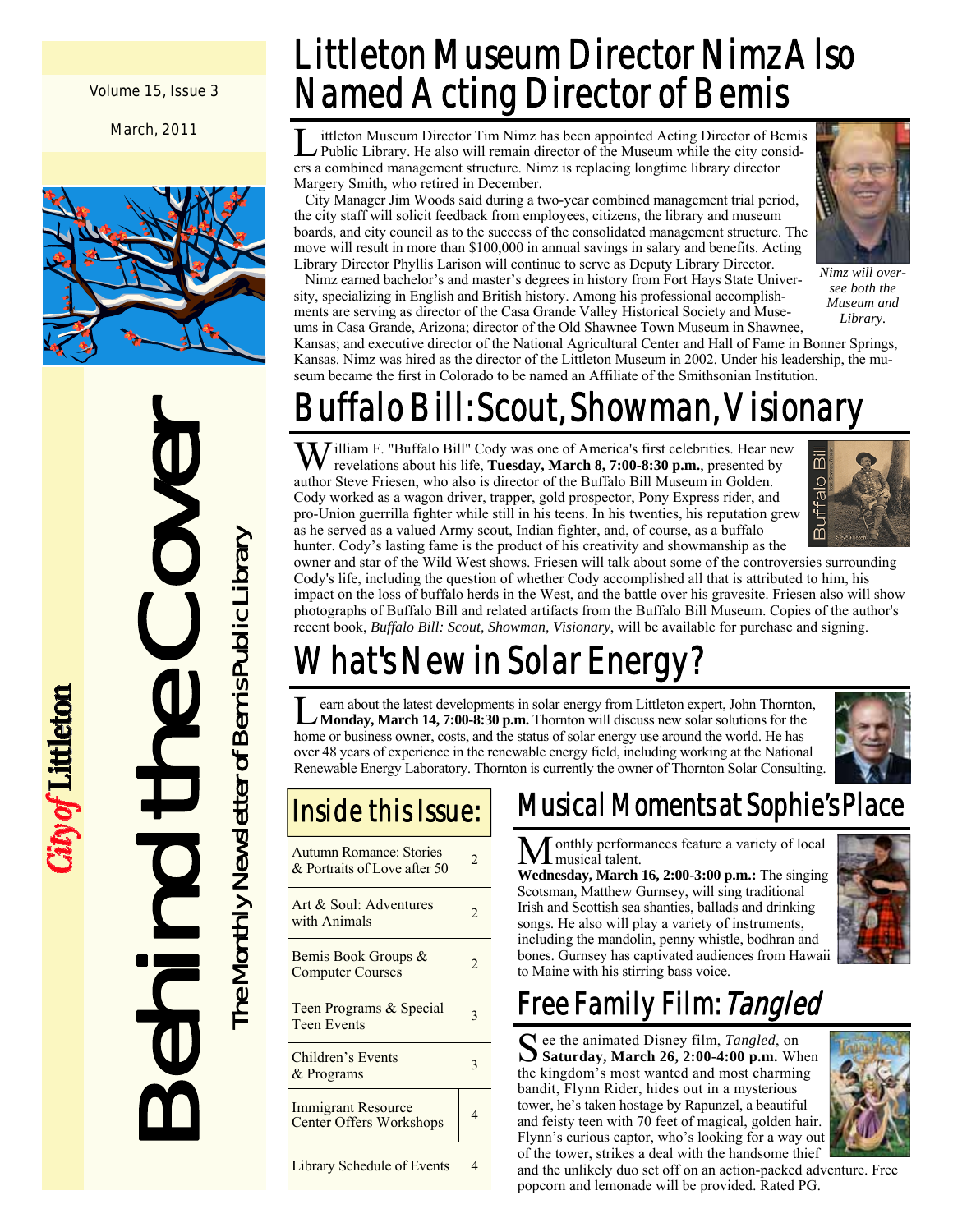## Autumn Romance: Stories and Portraits of Love after 50

A uthor Carol Denker found love in her 60s and realized that romantic love is timeless. She also realized that there was little in our society to reflect that truth. No images of older couples in love! Too few stories about how wonderful it could be! For two and a half years, Carol traveled the U.S. to interview and photograph people who had found transformative love after midlife. In this program on **Monday, March 28, 2:00-3:00 p.m.,** 



Denker will talk about the couples she met and will show their photographs. The stories of these couples will demonstrate how powerful and healing love can be at any age.

## Art and Soul: Adventures with Animals

**V** olorado artist J.B. Sullivan's encounters with the wild will come to life through his powerful storytelling and exquisite fine art drawings, **Tuesday, March 29, 7:00-8:00 p.m.** Sullivan's art reflects his western heritage and love of the outdoors. Hundreds of pencil strokes go into each of Sullivan's drawings, resulting in a realistic, representational work of immense detail. A natural storyteller, Sullivan's synthesis of art images and stories is an enjoyable experience that will appeal to all ages. Sullivan's artwork will be on display in the library's gallery area during March.



## Book Groups at Bemis

 $\mathbf{W}$  e have a variety of Book Groups that meet throughout the month. Choose a group that suits your interests and schedule. Then join us for some stimulating discussions.

 **Senior Book Club First Monday of each month at 2 p.m.** 

**Mar. 7:** *The Wrong Mother*  by Sophie Hannah A year after a brief affair, Sally Thorning learns about the murders of her lover's family and



realizes that the man's face does not match her lover - a situation which quickly escalates to a dangerous level for Sally's family.

### **Apr. 4:** *The Things They Carried*

by Tim O'Brien Heroic young men carry the emotional weight of their lives to war in Vietnam in a patchwork account of a modern journey into the heart of



darkness. In their relationships we see their isolation and loneliness, their rage and fear. They miss their families, their girlfriends and buddies; they miss the lives they left back home. Yet they find sympathy and kindness for strangers, and love for each other, because in Vietnam they are the only family they have.

**May 2:** *The Zookeeper's Wife* 

 by Diane Ackerman A true story of how the keepers of the Warsaw Zoo saved hundreds of people from Nazi hands. When Germany in-



vaded Poland, bombers devastated Warsaw and the city's zoo along with it. With most of their animals dead, zookeepers Jan and Antonina Żabiński began smuggling Jews into empty cages.

### **Monday Evening Book Group Third Monday of each month at 7 p.m.**

**Mar. 21:** *Spoon* 

by Robert O. Greer In Big Horn County, MT, 1991, when a barefoot half-African American, half-Native American hitchhiker wearing an expensive cow-



boy hat gets a ride from a teenager named TJ Darley, a friendship is born.

### **Apr. 18:** *Await Your Reply*

by Dan Chaon The lives of three strangers interconnect in unforeseen ways. While Miles pursues elusive letters and clues in a perpetual search for his missing twin, Ryan strug-

**AWAIT** YUUR REPLY **ANCHAON** 

a good fall

HA JIN

gles with the discovery that he is adopted, and Lucy finds her daring escape from her hometown posing unexpectedly dangerous consequences.

### **May 16:** *A Good Fall*

by Ha Jin In this collection of stories, Ha Jin presents detailed pieces illuminating the experiences of Chinese immigrants in America, from a lonely composer who takes

comfort in a parakeet's song, to a group of children who want to change their names.

## Computer Services & Computer Classes

B emis has 22 Internet access computers on the lower level of the library, plus another seven located in the Children's Room for use by our patrons in 5th grade and



younger. Also, **wireless Internet access is now available throughout the building for patrons with wireless-enabled laptops.**

 Currently, our computers use Microsoft XP operating systems and Microsoft Office 2003 software that includes Word, Excel, Access, PowerPoint and Publisher. All of our PCs are linked to printers. Printing costs are \$0.10 a page for black only or \$0.50 a page for color. Our computer lab has 12 PCs and may be scheduled for group use. We are happy to assist patrons individually at any time if you need help using the computers or the Internet.

 We also offer *free* computer and Internet classes on a regular basis. To learn about or register for an upcoming class and/or group use of our computer lab, call the library at 303- 795-3961 or stop by the Information Desk.

### **All classes and open computer lab are held from 9-10:30 a.m.** *except where noted.*

- Currently space is available in these classes: **Be Your Own Travel Agent**
- Fri., Mar. 18 **Beginning Access - 1 & 2 MS Office 2003** Tues., Mar. 22 & Wed., Mar. 23
- **Beginning Excel MS Office 2003** Tues., Mar., 15; Tues., Apr. 12
- **Intermediate Excel MS Office 2003** Wed., Mar. 16; Wed., Apr. 13
- **Beginning Internet** Wed., Mar. 2; Sat., Apr. 16
- **Beginning PowerPoint MS Office 2003** Tues., Apr. 19
- **Beginning Shutterfly** Fri., Apr. 29
- **Beginning Windows XP** Sat., Apr. 2
- **Beginning Word MS Office 2003** Tues., Mar. 8; Tues., Apr. 5
- **Intermediate Word MS Office 2003** Wed., Mar. 9; Wed., Apr. 6
- **Buying a Digital Camera** Fri., Mar. 4
- **Computer Comfort** Tues., Mar. 1
- **Downloading Your Pictures** Fri., Apr. 1
- **Get More Out of Google** Wed., Mar. 30
- **Google Docs** Tues., Apr. 26
- **Managing and Editing Your Photos** Fri., Apr. 15
- **Windows XP File Management** Wed., Apr. 20
- **Open Computer Lab** *Every* **Thursday** No registration required. Receive one-onone time with a computer class instructor.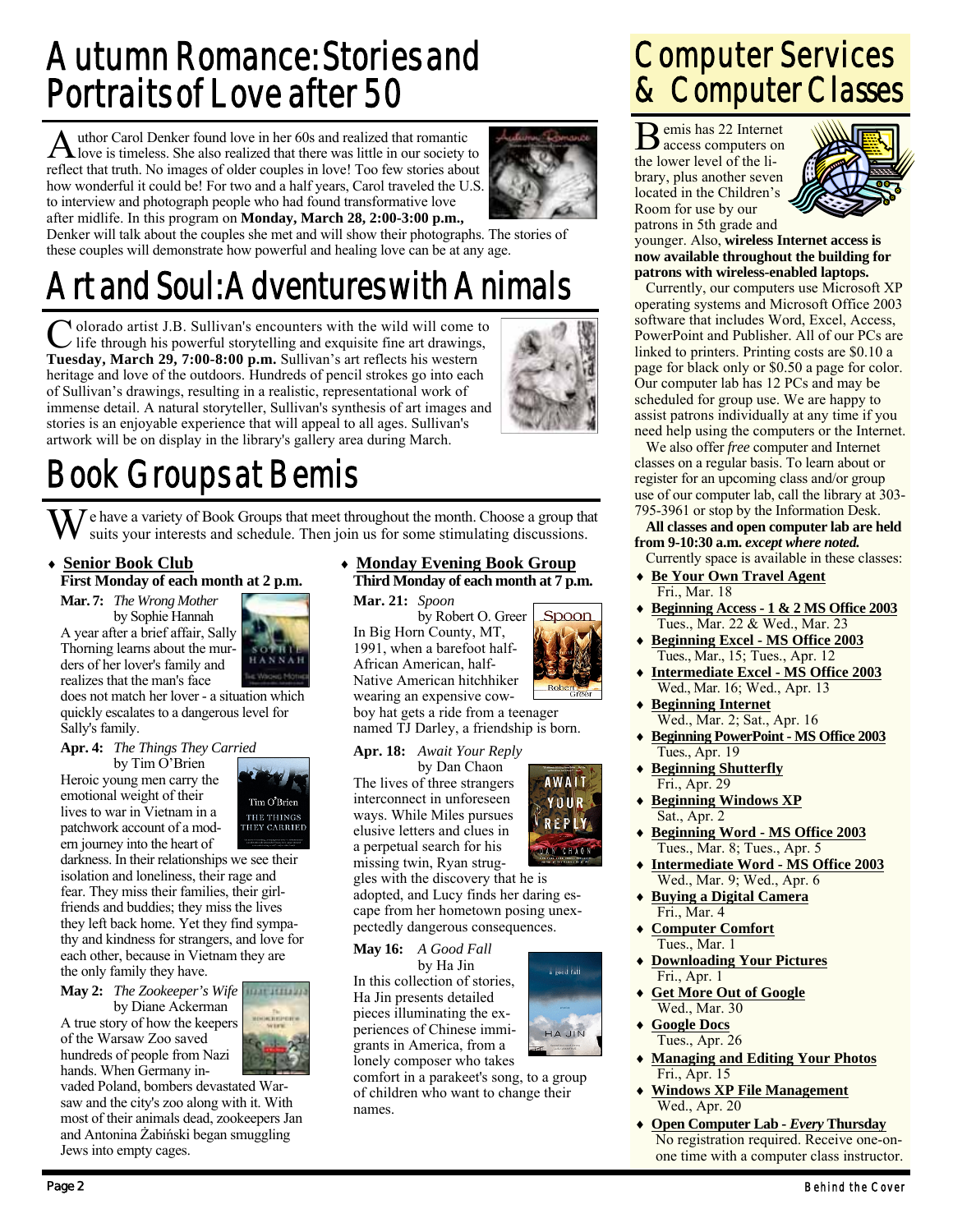

F or more information, call teen librarian Mark Decker at the library, 303-795-3961, or check the Bemis teen blog site online at http://bemisteen.blogspot.com.

Join other teens for the following activities: **Read the Movie Club**

**A First Sat. of the month @ noon Mar. 5:** *The Lord of the Rings: The Fellowship of the Ring*  Rated PG-13; Run time: 178 minutes Join us for the introductory meeting of our new **Read the Movie Club** which replaces the Anime Club. The new club will discuss a book then watch the movie. As a special bonus, every few months, we'll take a field trip to the local movie theater to check out a flick - *free!* At our first meeting, the library will be giving away some copies of the Tolkien books plus we will choose books and movies for our upcoming meetings. Check it out! Free popcorn and lemonade will be provided.

- **Wii Third Thursdays @ 3:30 p.m.**  Play a different video game each month! **Mar. 17; Apr. 21; May 19**
- **Teen Advisory Group (TAG) Fourth Friday of the month @ 3:30 p.m. Mar. 25; Apr. 22; May 27**

## Special Teen Events

### **Teen Tech Week: Mix and Mash @ Your Library: March 6-12**

Teen Tech Week will give teens a chance to find out that libraries are about much more than books. Check the Bemis Teen Blog at http://bemisteen.blogspot.com/ for details about activities available during Teen Tech Week—win prizes by participating!

 *"You Are Here"* **Teen Photo Contest Submit your best original photo** that expresses the theme "You Are Here" **by Monday, March 14.** Include the name of your photograph with your submission. The winning photos from two age groups, middle school/ junior high and high school, will win a \$25 Amazon gift certificate and have their photo published on a library bookmark to be given out for the teen summer reading program. For more details, or to submit your photo, contact Mark, the teen librarian, at 303-795-3961 or mdecker@littletongov.org

 **Teen Movie:** *Harry Potter & the Deathly Hallows, Part 1* **Thursday***,* **March 24, 1:00-4:00 p.m.** 

Free popcorn and beverages will be provided. Rated PG-13.



# Children's Programs

## Spring Break Movie: Open Season 3

J oin us during Spring Break on **Monday, March 21, 2:00-3:30 p.m.** for *Open Season 3* shown on the library's large screen. Boog, Elliot, and their forest friends return with an all-new adventure, this time in a big top circus! For families with children ages 3 and up. Please call 303-795-3961 for reservations beginning March 11. Rated PG. Run time: 75 minutes.



## Birds of Prey by HawkQuest

D on't miss Birds of Prey, an educational program presented by HawkQuest on **Wednesday, March 23, 2:00 p.m.** Children in grades 1-5 will learn the importance of different raptor species, their specially-adapted tools, and their role in our ecosystems. In this participatory program, children are able to observe the unique tools of the owl, patory program, children are able to boson to the eagle, the aerodynamic  $\mathcal{A}_{N_{\mathcal{K}}}$ <br>the incredible talons and six-foot wingspan of the eagle, the aerodynamic  $\mathcal{A}_{N_{\mathcal{K}}}$ features of the falcon, and the precision flying of the hawk. Reservations are required; please call 303-795-3961 beginning March 7.



## Weekly Story Times & Ongoing Activities

### *No Story Box or Preschool Story Time programs March 21-25.*



 **Story Box: Ages infant-36 months Tuesdays at 9:30 a.m. or 10:30 a.m. Wednesdays and Fridays at 9:30 a.m.**  A thirty-minute session for children and a caring adult to

introduce the joy of reading. *Space is limited; free tickets are available one week in advance.* 

 **Preschool Story Time: Ages 3-kindergarten Thursdays at 10:30 a.m. or 1:30 p.m. Also on Fridays at 10:30 a.m.** 

A thirty-minute independent session with stories, songs, and activities with a puppet show the first week of the month.



### **Paws to Read: For grades 1-5**

 **Third Saturdays, 10:00 a.m.-noon. March 19:** Readers in grades 1-5 can read with a furry friend. Please call 303-795-3961 to register for a 20-minute spot. Presented by the American Humane Association.

**Register for Email Notification:**

Receive our monthly newsletter via email and choose to be notified of special programs. Here's how: visit http://bemis.sirsi.net/. Under *Library Info* click on *More information* and then click on *Subscribe Bemis News Email*. Or, fill out a paper form at any Information Desk the next time you visit the library.

 **Bemis Library Dial-a-Story:** Your child can listen to a story anytime by calling 303-795-3960. Enjoy a new story or an old favorite.

## Upcoming Children's Activities

### **Magic Cover to Cover with Dave Elstun Sunday, April 3, 2:00 p.m.**

Entertainer Dave Elstun will astound and inspire children to read with *Magic Cover to Cover,* an exhilarating program which tells stories of magicians past. Watch as a torn newspaper instantly repairs itself, an open book suddenly catches fire, and Elstun links six beautiful silver rings together. This program is for families with children ages 3 and up.